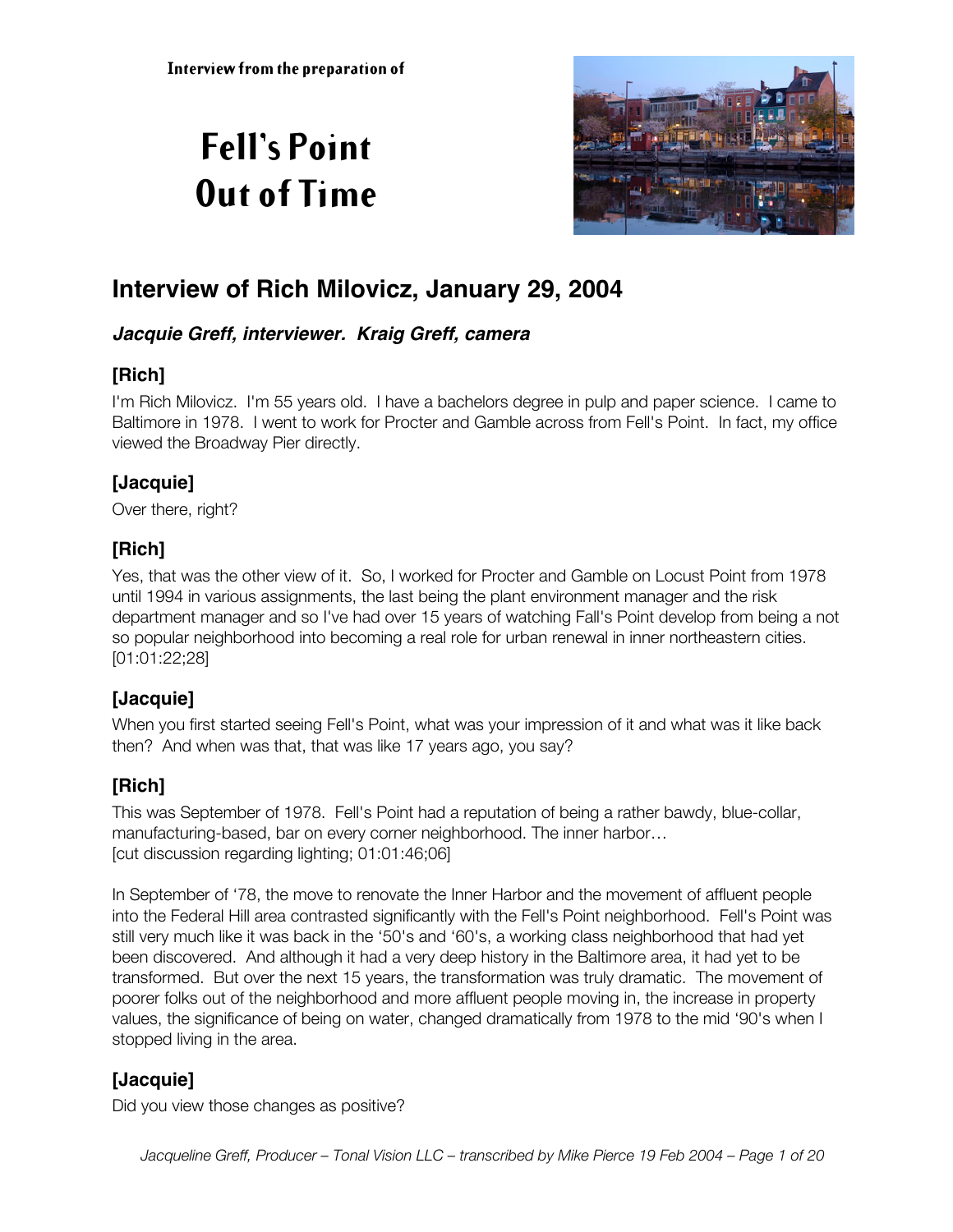Absolutely!

## **[Jacquie]**

And the movement of poor people out, why did that happen, do you think?

## **[Rich]**

Well, it was clearly economics. Property values rose so significantly in a very short period of time. People could realize a very great windfall in selling their property. That almost … the economics really changed the class structure in the Fell's Point area to young urban professionals moving in and families that have lived in the area for 1, 2 or maybe even 3 generations moving out to less expensive neighborhoods, and neighborhoods that they were probably more comfortable being in. It was a real change in character for the area.

#### **[Jacquie]**

And you were living down around here somewhere?

## **[Rich]**

Of course I was working in Locust Point, but being always in the city, it was not at all uncommon to take business associates out for lunch, and as time went on, Fell's Point became a very attractive place to entertain. It was also a great place to go party, and very often we'd come to Fell's Point late in the evening on New Year's Eve, like 4 o'clock in the morning and it would be like being in New Orleans. So it had changed a great deal.

In the mid 70's it was a pretty rough neighborhood, the merchant sailors always came into Fell's Point, the bars were probably a little bit, were a little sleazy, all of them though were manned with good bar-maids. There were no male bartenders. And they catered to the working class and to the merchants that frequented the Baltimore area. It was certainly an area that had a great deal of character with some really spicy individuals. Bertha's Mussels was a mainstay for people here. Everybody wanted to go and eat Bertha's Mussels. So it was an interesting place to visit and its character has changed significantly in 15 years. [01:05:30;02]

## **[Jacquie]**

Is there any particular memories, like snapshots or anything that you can reconstruct?

## **[Rich]**

Nothing that could be repeated on film.

#### **[Jacquie]**

Okay, so that is the kind of neighborhood that it was.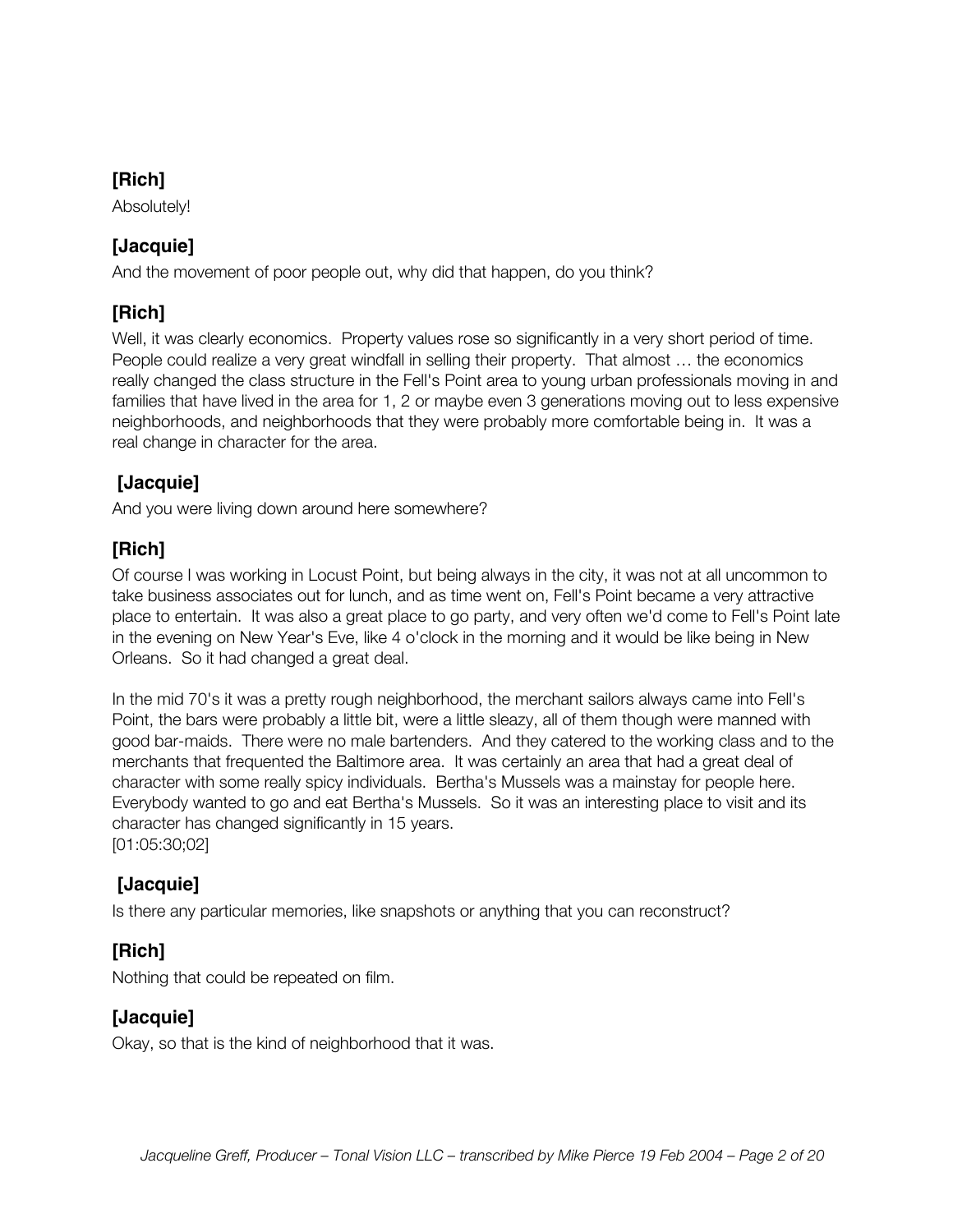It was that kind of neighborhood. If you wanted to have an exciting time, you could go to Fell's Point and have a very exciting time.

## **[Jacquie]**

Let me ask you this, as a non-historian, we've heard people say that the work "hooker" originated in Fell's Point, although there seems to be some controversy about that. What would be your guess?

## **[Rich]**

I would think that the term "hooker" really originated around Baltimore Street, but, with Baltimore being very much like a seaport town, sailors were everywhere, and because sailors were coming into town, it was a great business opportunity for those people who were called "hookers", and Fell's Point had its share.

[01:06:30;24]

#### **[Jacquie]**

Alright. Talk about the environmental aspects of the plant where you worked and some of the other stuff that you knew that went around the harbor.

#### **[Rich]**

Well, when I first came to Baltimore in September of '78, Baltimore as a city had a reputation of being a sailors' place, the Inner Harbor area was just beginning to be viewed as an economic asset for the city, but it was very rundown, and that included all of the peninsular neighborhoods, Curtis Bay, Locust Point, Fell's Point, the Inner Harbor area. The harbor itself was filthy. The amount of waste that floated on the water, the pollution that was readily evident to the eye was pretty significant.

## **[Jacquie]**

What kind of waste?

## **[Rich]**

Primarily solid waste, plastics, paper, wood… It was not uncommon to see a tree trunk floating in the middle of the harbor. And there was very little pleasure boat traffic. Most of the boat traffic was commercial in its nature. The harbor lent itself to being a great benefit to business. We would frequently bring barge traffic into our soap manufacturing facility. We would bring barges in from the Philippines loaded with fatty acids that we would process. Domino Sugar, which was adjacent to us on Locust Point, absolutely required boat traffic to remain competitive. Fell's Point, with its manufacturing facilities, also depended upon the harbor as both a source for boat traffic, barge traffic and the water itself was a significant benefit to the manufacturing facilities. We use harbor water in our manufacturing processes, to condense steam, to provide cooling water for various manufacturing needs and most of the facilities that existed on the Inner Harbor, both in Locust Point and on Fell's Point, really were established because of the harbor itself.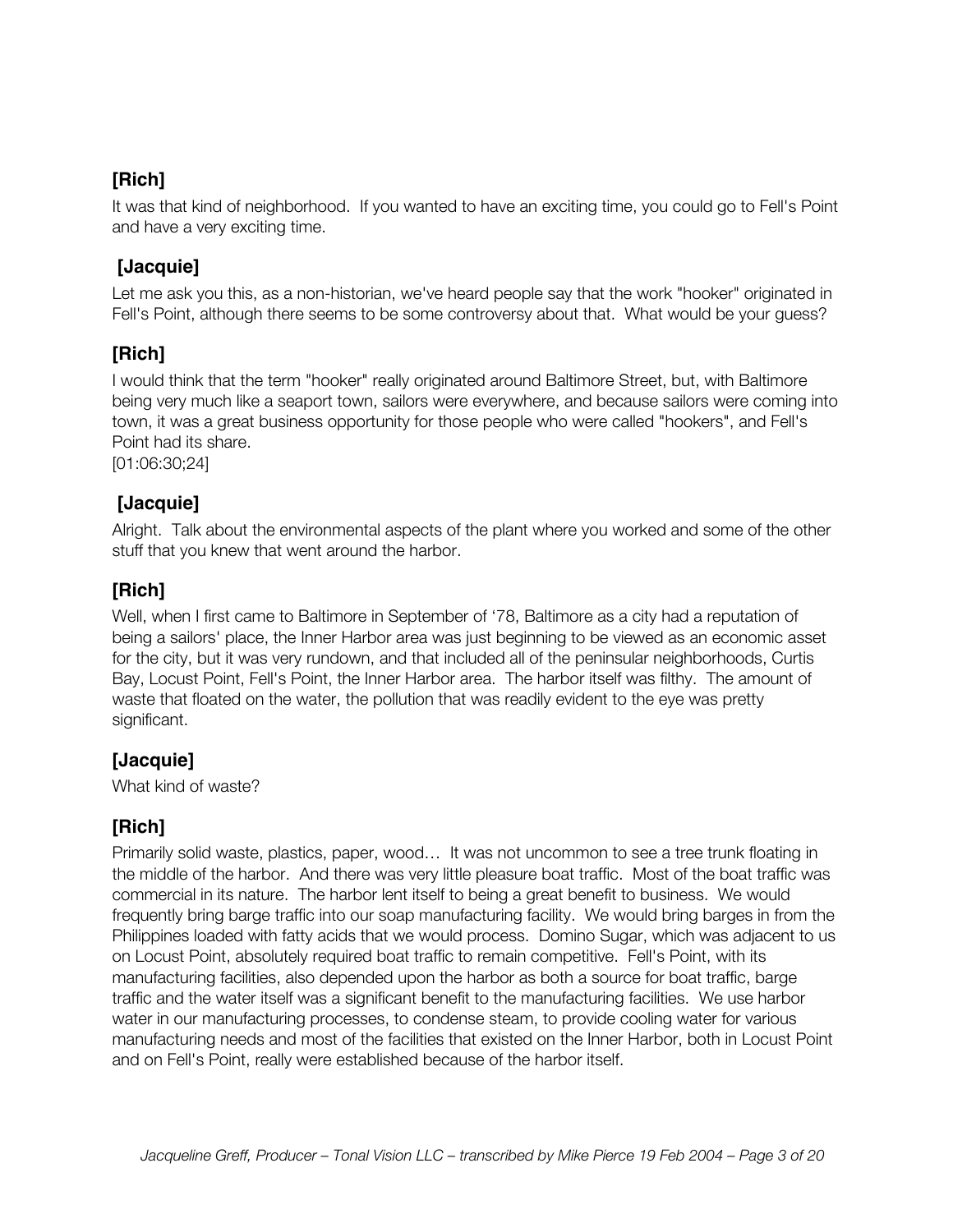So, because of the nature of manufacturing, and in those days before there was a significant environmental movement in the United States, the quality of the aquatic environment in the Inner Harbor was pretty desperate. There was little or no evidence of aquatic life, no crabs, no fish, birds were limited solely to seagulls. And over 15 years that changed dramatically. By the mid '80's, the city had undertaken a great deal of effort to get rid of the solid waste out of the Inner Harbor area, water quality visibly improved in that about 7 year period. And the clarity of the water improved, the evidence of fish and crab living in the water in and about Locust Point and Fell's Point was evident. So there was a marked improvement in environmental quality, not only water quality, but air quality as well.

[01:10:26;22]

#### **[Jacquie]**

What caused this?

## **[Rich]**

Predominantly, it was derived from the environmental laws that were enacted in the early '70's to late 70's – The Clean Water Act, The Clean Air Act, the water quality requirements for anybody who's discharging into estuaries such as the Bay and the harbor. Those environmental statutes and their regulations dramatically changed how manufacturing existed on the Inner Harbor. It caused manufacturing to make an effort to reduce their use of the water in the harbor, to improve their air quality discharges, and it was a very noticeable change in that timeframe from 1978 to 1985.

And, it also was a detriment to the manufacturing base that existing along the peninsular organizations. The cost of trying to meet environmental quality requirements became significant. The way that manufacturing tried to deal with that was through pretty intensive and significant capital investment to try to meet the water and air quality standards that were required. The community associations, both in Locust Point and Fell's Point, became particularly interested in knowing the impact of manufacturing on their environment. The Maryland Department of the Environment, along with the Environment Protection Agency, started to require very stringent reporting of information from the manufacturing facilities. [01:12:29;13]

#### **[Jacquie]**

Let me ask several questions. First of all, what kind of manufacturing was there in Fell's Point?

## **[Rich]**

I think that the most significant that stood out, besides the maritime traffic that existing in Fell's Point, was American Can.

#### **[Jacquie]**

Were they a cannery or a can manufacturing?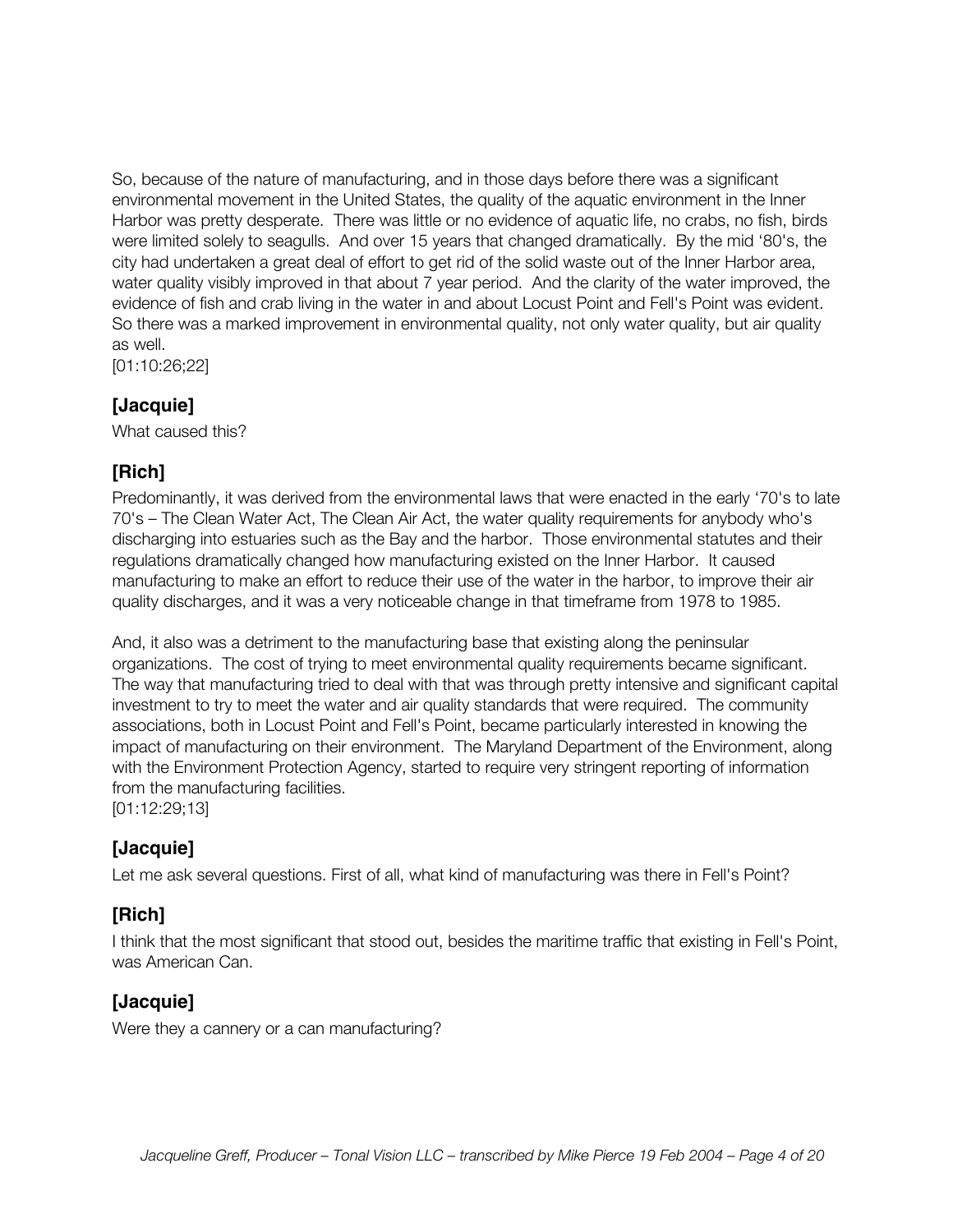I don't know. But it was a large manufacturing facility. And the Allied Chemical Facility, which had closed down by the late '70's I believe, had been a chromium processor and certainly had significant impact on the area. It was an abandoned site that had significant environmental issues associated with it. Several of the manufacturing sites that existed prior to the influx of 1970's environmental regulation and law used but abused the land and the water that they utilized in their manufacturing operations. We had, across from Fell's Point, the Beth Steel ship yard, which was a significant employer. They did ship building and ship repair, employed in excess of 2000 employees, it was a 7 day...

#### **[Jacquie]**

Across from Fell's Point?

#### **[Rich]**

Across from Fell's Point.

#### **[Jacquie]**

Where?

#### **[Rich]**

Along the area that now houses the three large towers that were built near Federal Hill. It extended from the tip where, what's the name of the restaurant, I can't think of it … from the Rusty Scupper. It extended from there south to Lawrence Street on Locust Point, which was a pretty significant large area. Then, of course, on the Locust Point side right adjacent to the ship yard was Domino Sugar, adjacent to Domino Sugar was Procter and Gamble manufacturing, and then there was a large grain elevator and storage tank facility just south of there, then south of that heading towards and adjacent to Fort McHenry was the Naval Reserve site and the unloading facilities for container ships. So it was a highly labor-intensive manufacturing, shipbuilding area that, for Fell's Point, may well have been considered to be unsightly in its nature during the time, with all the emissions that came from the various operations that took place on Locust Point. Looking out your window from Fell's Point might have made one feel like they were sitting in the middle of a large factory that was spewing things that were unpleasant, both smell, and soap manufacturing was a rather unpleasant smelling operation.

## **[Jacquie]**

We've only interviewed a few people that were here during that time, and nobody has mentioned that at all.

## **[Rich]**

Odor was the most significant negative environmental impact that existed from the, certainly from, well, the Baltimore soap plant was built in 1930, and soap manufacturing, as it became more sophisticated, still required that some very smelly raw materials were used in its processing. And depending upon what time of year the manufacturing was taking place, in the summer time the prevailing wind was out of the southwest and blew it away from Fell's Point, but in the fall and the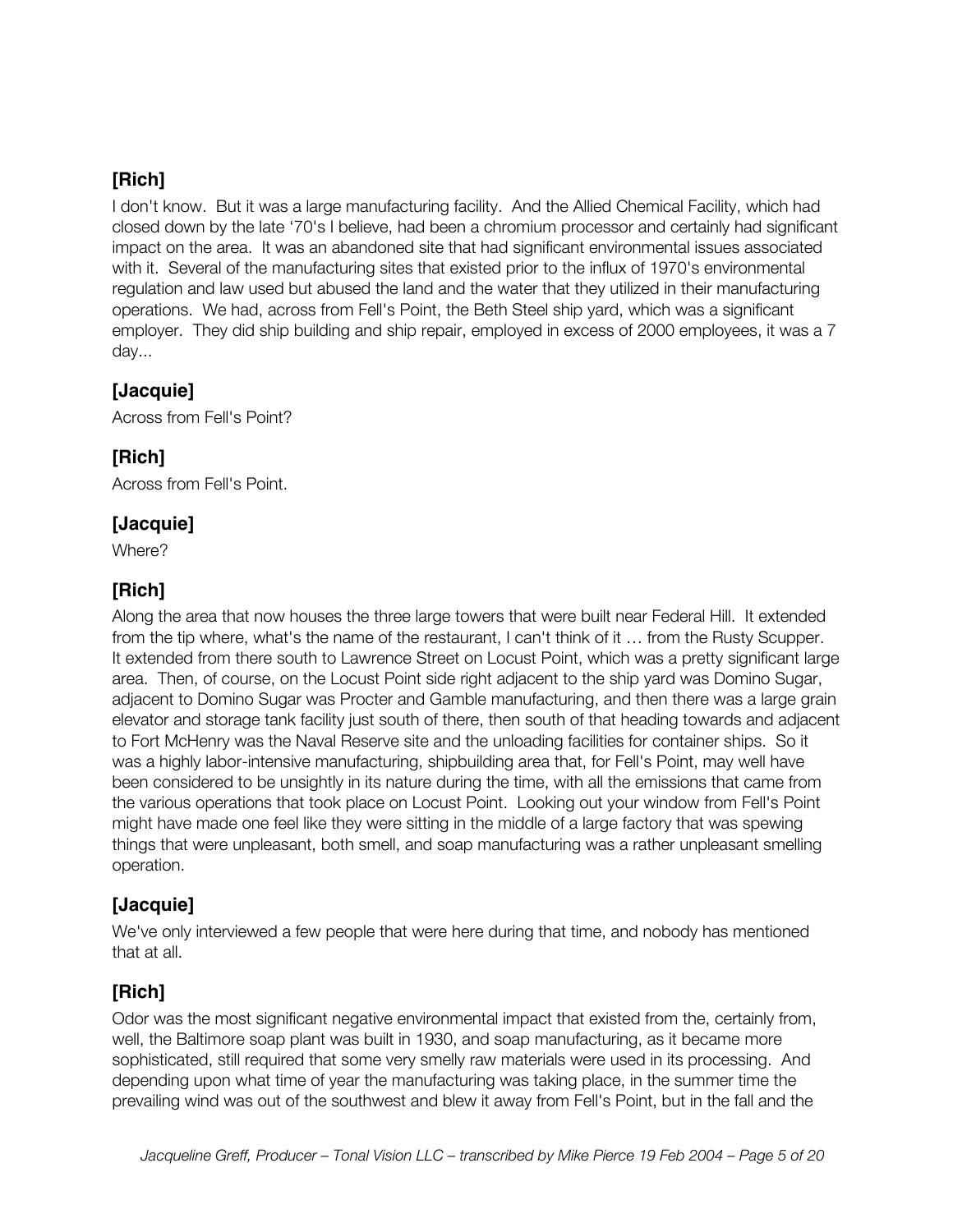winter time, the wind would typically come out of the northwest and blow all of the odors from Dominos Sugar manufacturing and the Procter and Gamble soap plant right straight into Fell's point. [01:16:49;18]

#### **[Jacquie]**

So in your interactions with these community groups, you said that they got more and more interested in what was going on. Is that because information was available or was it 'cause of things happening or PR?

## **[Rich]**

It was all of those things. It was PR, information being more available, more affluent people moving in the neighborhood who found that the manufacturing that was near their neighborhood was impacting negatively on them and their quality of life. Odor complaints became more and more frequent, citizens complaining to the Department of the Environment, the Department of the Environment interacting with manufacturing to try to reduce both visible emissions and odor. And the impact on soap manufacturing for us at Procter and Gamble was that we made over 3 million dollar investment to contain the odor emitting operations to try to improve community quality and our relationships with the community associations.

## **[Jacquie]**

And this was above and beyond the environmental requirements.

## **[Rich]**

This was above and beyond, but it truly was a requirement for any company that felt responsible for existing in the neighborhoods that they did. And clearly we impacted on Fell's Point as significantly as we impacted on Locust Point. It's a very small body of water, probably limited to maybe 500 yards in distance from Fell's Point. So, Fell's Point was as much our neighbor as was Locust Point. [01:18:32;04]

#### **[Jacquie]**

Now, when you talk about these community groups, did they all pretty much behave similarly, or did they have some different interests or different because of the individuals involved, did they act differently?

## **[Rich]**

They certainly had different interests. Locust Point was certainly interested in keeping the businesses that existed on the point, on Locust Point. The manufacturing and shipbuilding provided thousands of jobs to the people in south Baltimore and Locust Point. And many who also resided in Fell's Point would transverse over to the Locust Point area for work. So, within Locust Point, the community association was supportive of business, but was certainly proactive in trying to work issues that were important to them: odor, noise, environmental discharge.

The Fell's Point area, because of its change in economic status, because of the influx of folks moving back into the inner city, because of the improvement in property values, became very active, with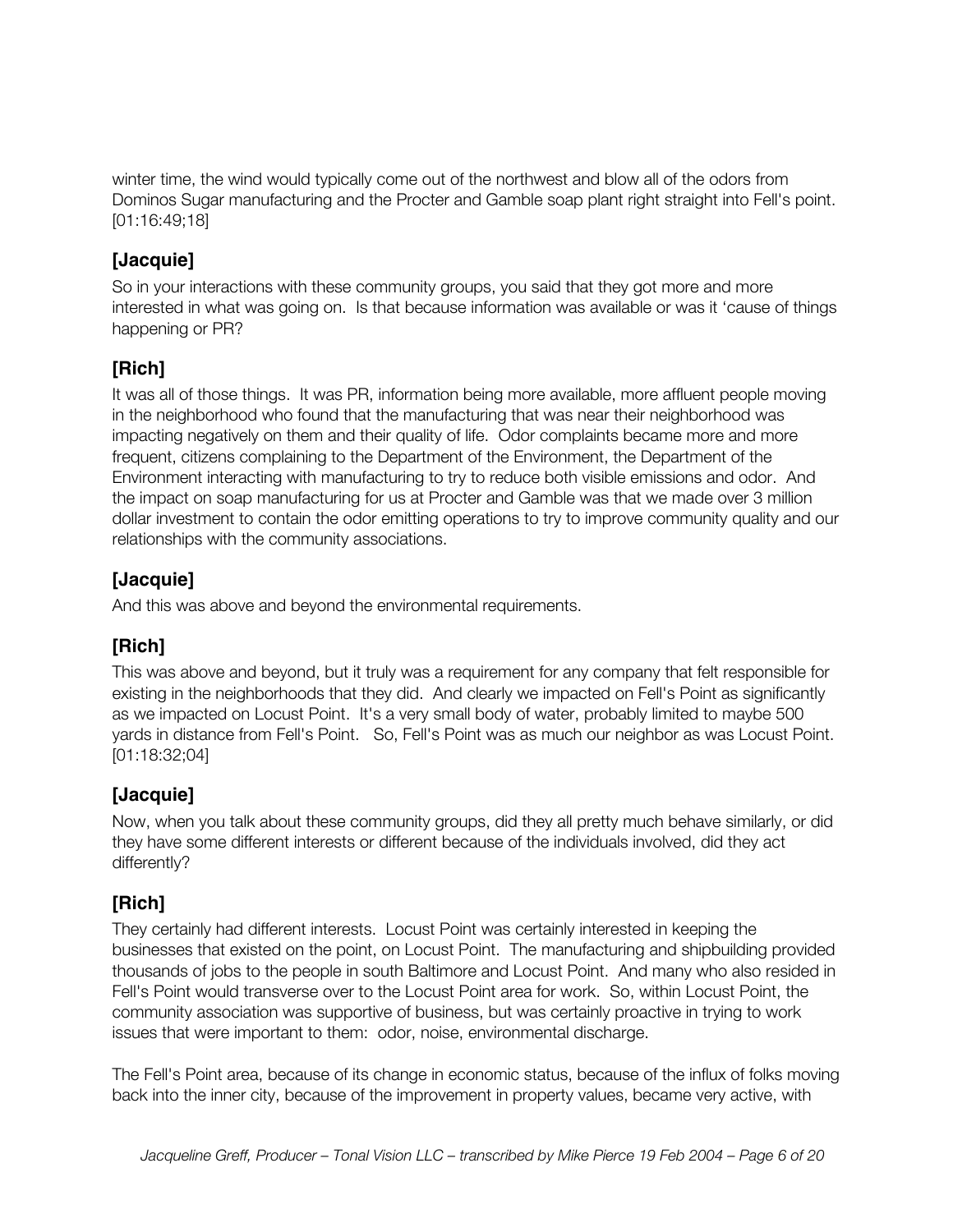both the Department of the Environment and the businesses that operated in Locust Point and Fell's Point. They probably were 5 years advanced to the other community associations, Curtis Bay, Locust Point… Fell's Point was a pioneer in many ways. And was probably the strongest community in the grouping of peninsular community associations.

#### **[Jacquie]**

Do you know which community association it was in Fell's Point? There's apparently a lot of them here.

## **[Rich]**

I don't. I don't know the particular name. The Locust Point community association was a single community association.

## **[Jacquie]**

Was it the homeowners association or the ...

## **[Rich]**

It was not the homeowners association. And all the community associations in and about the Inner Harbor and Curtis Bay area banded together into a coalition and worked very actively with the Department of Environment and they worked very actively with the businesses in these peninsular organizations, peninsular neighborhoods.

[01:21:09;06]

## **[Jacquie]**

I know, I was looking at the map … I think I told you this the other day … and along Caroline Street, but I think also kind of to the north of Fell's Point a little bit, there's an awful lot of area that's classified as brownfield or former brownfields. Talk about what a brownfield is, and what's your understanding, your knowledge of these spaces and how they got that way.

## **[Rich]**

Brownfields are areas that have been impacted by various pollutants from various operations, manufacturing is the primary one. The most significant probably environment site in the Inner Harbor adjacent to Fell's Point was the Allied Chemical site. The Allied Chemical site was involved in chromium processing, and prior to Allied Chemical owning and operating that site, it was previously owned and was involved in chromium manufacturing. Probably started, I think, around 1860. By September of '78 when I came here, I believe that the operations had ceased and the Allied site had been declared a Superfund site.

## **[Jacquie]**

Now, why would the operations have ceased?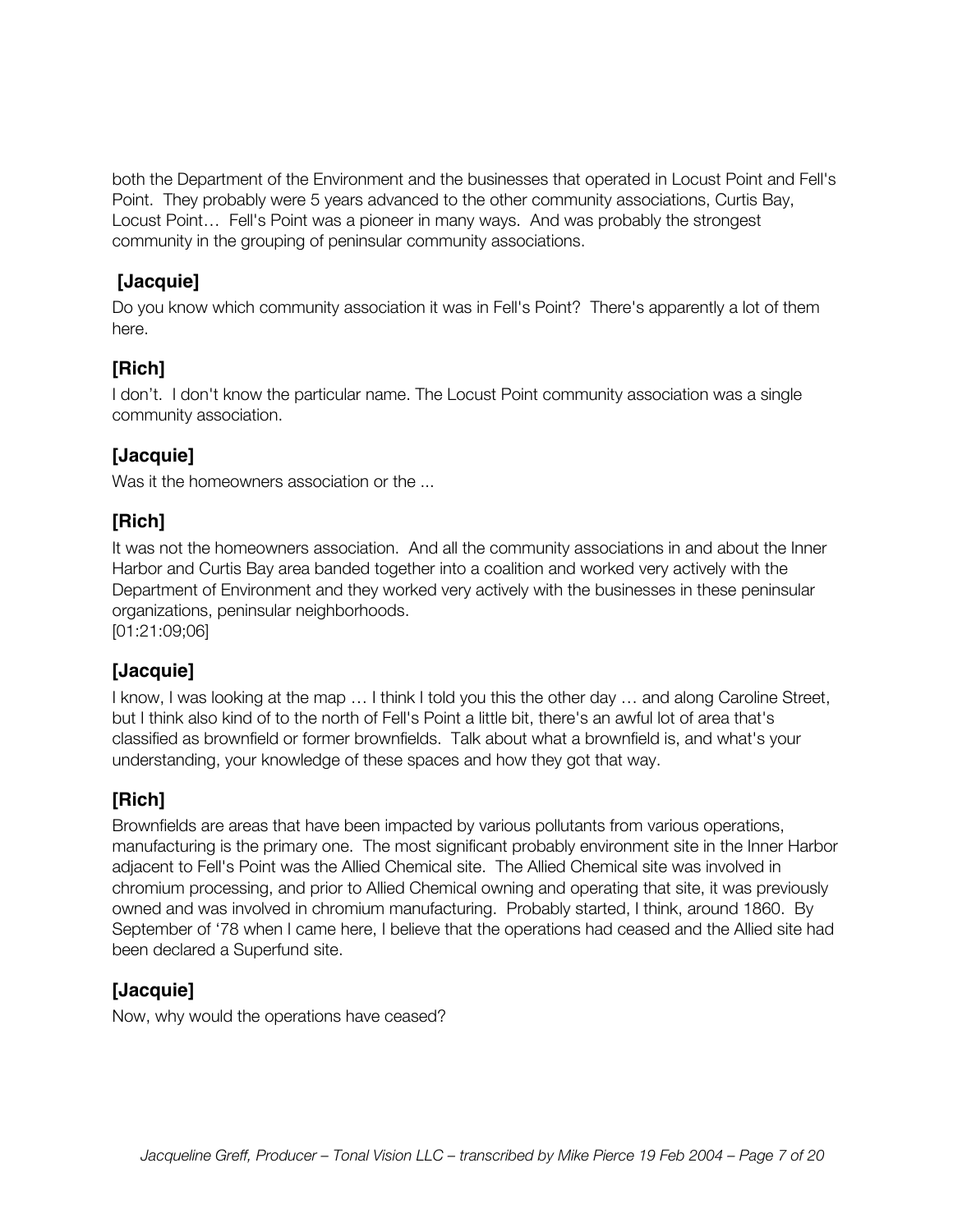I believe that Allied found that being in the Inner Harbor area and doing the manufacturing they were doing, that this was not economically viable any longer, and they had abandoned the site. The site had been up for sale and was unable to be sold.

#### **[Jacquie]**

Why was it unable to be sold?

#### **[Rich]**

It just wasn't viable. There were no businesses that wanted ...

## **[Jacquie]**

Would the new owners have been liable for some cleanup then if it had been sold?

#### **[Rich]**

Absolutely. Both past and future owners would be accountable for the environmental condition of the site. The site was abandoned. [cut for mic adjustments, 01:23:34;12]

## **[Rich]**

The Allied site was abandoned and had been classified as a Superfund site. It was classified as a Superfund site because of the chromium contamination in the ground and chromium contamination of the building and the structures associated with the chromium manufacturing.

## **[Jacquie]**

And what is a Superfund site?

#### **[Rich]**

Superfund site is a site that's been identified by the Environmental Protection Agency as having exceeded particular contamination levels and becomes a site where the government mandates cleanup. And responsibility for cleanup falls to the polluters of site or the users of the site, both past and future.

#### **[Jacquie]**

Is it the same thing as a brownfield.

#### **[Rich]**

No. A Superfund site is more contaminated, is unable to be used until it can be reclassified. Cleanup of a Superfund site may well yield itself to being a brownfield. Brownfields are considered to be developable. Superfund sites are not.

#### **[Jacquie]**

So a Superfund site can get cleaned up and become a brownfield?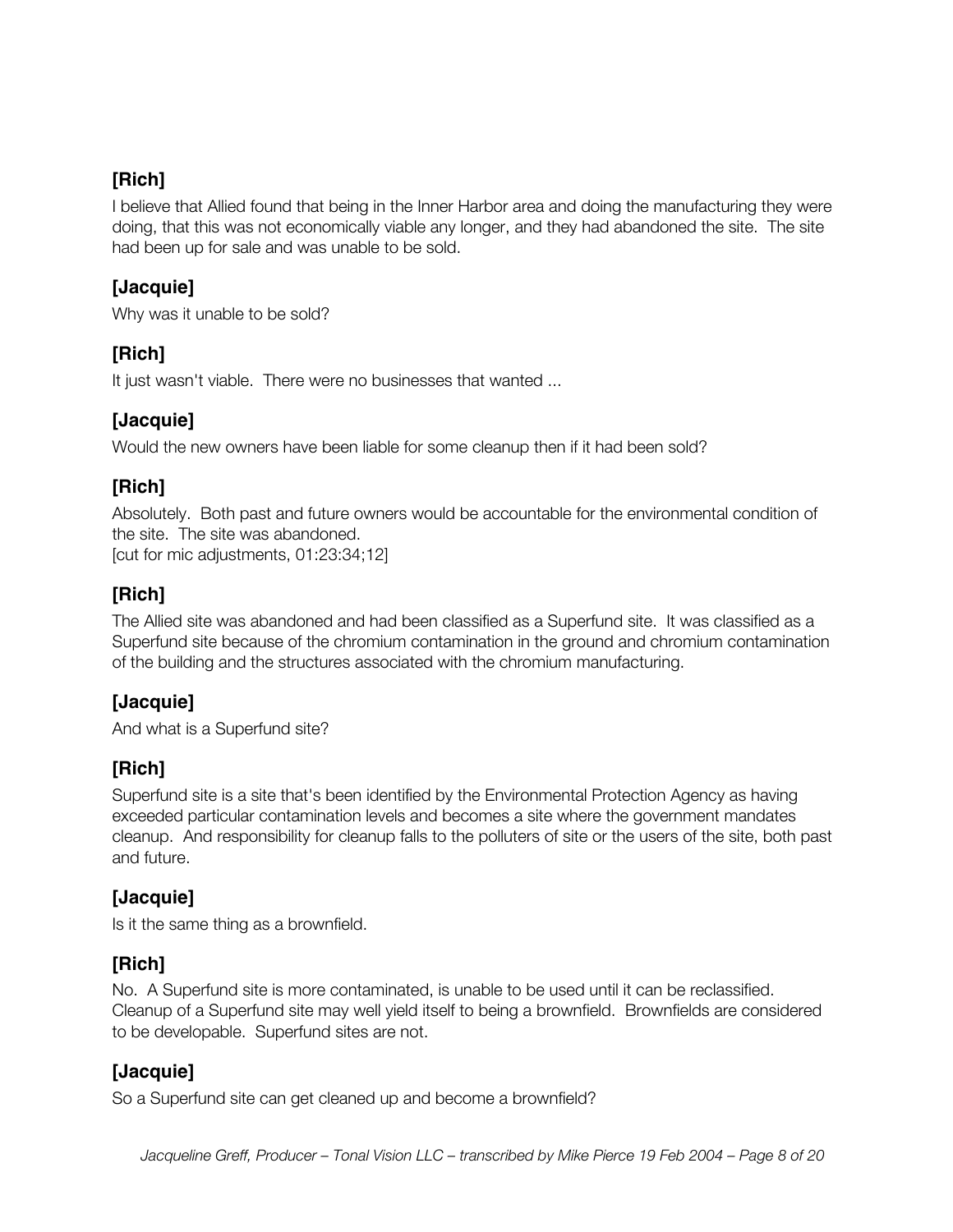It can.

## **[Jacquie]**

Is that what happened with Allied?

## **[Rich]**

The Allied site was classified as a Superfund site. The cleanup of the site was negotiated with Allied Chemical. Allied Chemical agreed to cleanup the contamination, to dismantle the structures, and to try to render the site developable for some future client. The site was encapsulated in plastic and cleanup exceeded 3 years, and many of millions of dollars. And was ultimately dismantled and then reclassified by the Maryland Department of the Environment and the Environmental Protection Agency and taken off the Superfund list. [01:25:54;04]

## **[Jacquie]**

To your understanding, what's the problem with the chromium that was on the site? What should people be worried about, or what were they worried about, or what happened with the chromium?

#### **[Rich]**

Well, there were several concerns. First, chromium is known to be a cancer-causing material by route of inhalation. Once chromium was listed as a cancer-causing agent, then any discharge of chromium, whether it be into the air, into the water, or into the ground, was considered to be carcinogenic. And the levels of chromium, or hexavalent chromium, which is the pollutant, had to be reduced to certain levels, such that there would not be an increased cancer rate. So, the cleanup of the Allied site took on 3 vectors: the first one being airborne, and that's why the buildings and structures were dismantled, in order to contain the pollutant hexavalent chromium dust that existed within the structures. All the buildings were encapsulated, and were dismantled from the inside out.

## **[Jacquie]**

How long did you say there were encapsulated? Did they put tents around them and guys in moon suits, or how is that done?

## **[Rich]**

There were men in moon suits, men and women in moon suits. The buildings were truly encapsulated in plastic to contain all of the dust that remained on the site. All of that was cleaned up, hauled away, disposed of as hazardous waste at very significant price and effort. That was the airborne contaminants. Then the land-based, the chromium that had been discharged onto the land within that area was… the soil was scraped up to a certain level and new fill was brought back in. A containment wall was installed to keep the contamination from leaching from the ground into the harbor water. And that was the cleanup that Allied performed for over a 3-year period in the '80's.

## **[Jacquie]**

Were you here then?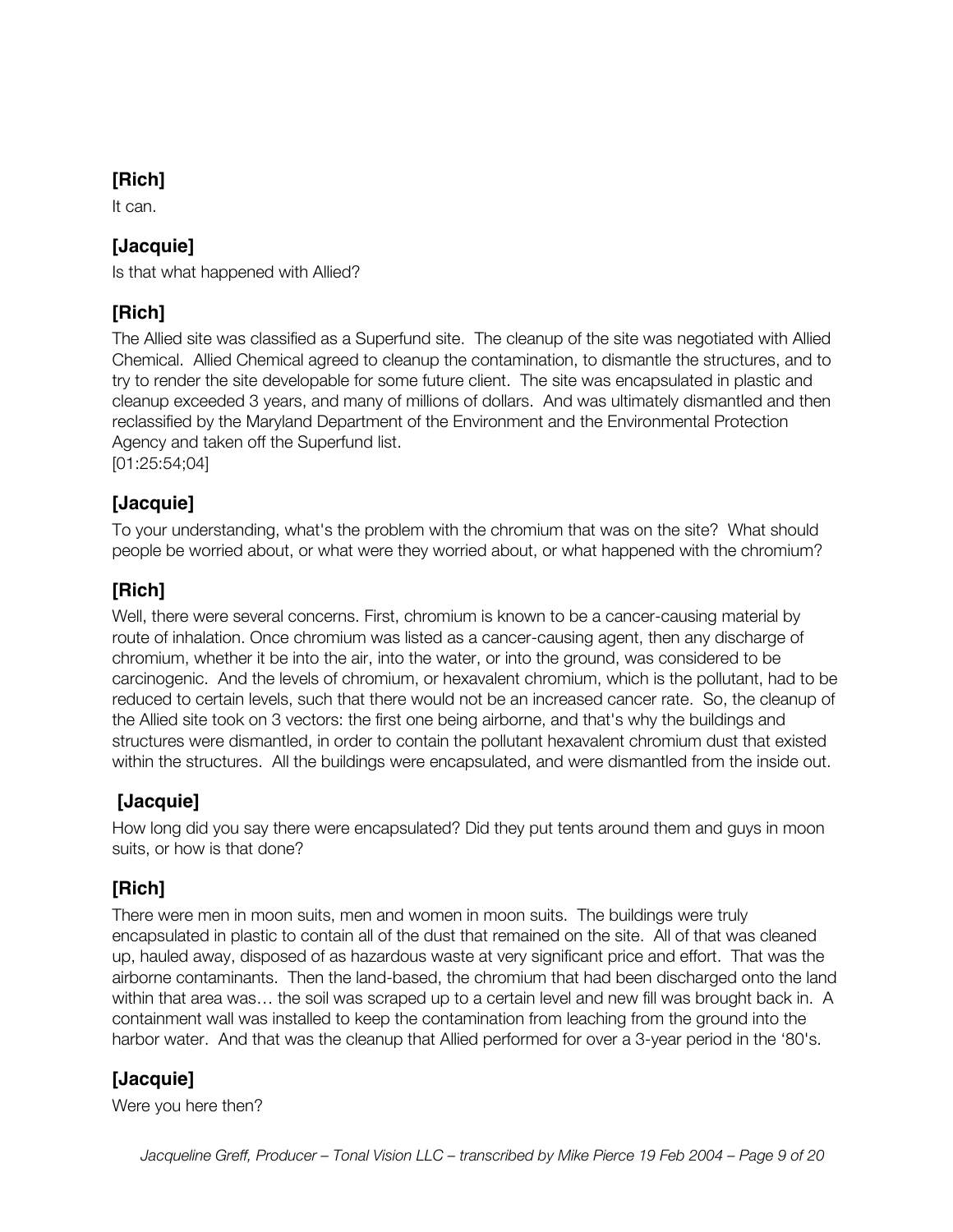I was. [01:28:23;14]

## **[Jacquie]**

Could you see the, I guess this was the closest example of an environmental problem to the people in Fell's Point. Did you observe how they reacted? The thing that was amazing to me was that nobody ever talked about it, and nobody talked about the smells, and finally we asked somebody and … they talked about Fell's Point having this really high cancer rate, but then, it sounded like by the time anybody found out why, then the cleanup was in process and Allied was talking to the neighborhood. What's your observation?

## **[Rich]**

During the cleanup process it was, first off, very evident to all those who lived in and about the Fell's Point area. Of course, the Inner Harbor had already been renovated and rejuvenated. The Allied site was visible to both from the Inner Harbor, from Fell's Point, and from Locust Point. The progress that went on over the 3 or 4 years that it took to clean the site up was very evident to the neighborhood, or to the neighborhoods. As the buildings were dismantled it was unavoidable to see that the site was ultimately being taken away and was being rendered more useful to the community. It was frequently a subject in the Baltimore Sun. There were frequent updates on the progress of cleaning the site up, and what might be done with the site in the future. It was considered early on that site would be no longer useful as real estate property on the waterfront. But, as time progressed that view changed. The value of the property was significant. The cleanup was considered to be adequate for future development. And I think, if anything, if it's not well remembered now, it was certainly well remembered while it was going on.

The issues of visible air emissions, odors in the '80's was significant. But with the loss of manufacturing facilities along the Inner Harbor the problem went away. And with the problem going away, the memories of the unsightliness, the really terrible smelling operations that took place are forgotten now. [01:31:08;25]

#### **[Jacquie]**

You mentioned that the more wealthy people moving in seemed to complain a lot more. Did you notice any difference in the reactions of different socio-economic or racial … any kind of differences in the way people reacted to some of these problems or complained or took action?

## **[Rich]**

Absolutely! The Fell's Point Community Association, community in general, was very active early on in trying to improve the quality of the air and the water in Fell's Point area.

## **[Jacquie]**

Now who was that, I mean, the community organization as a whole … but who seemed to be the prime mover, what kind of people were they?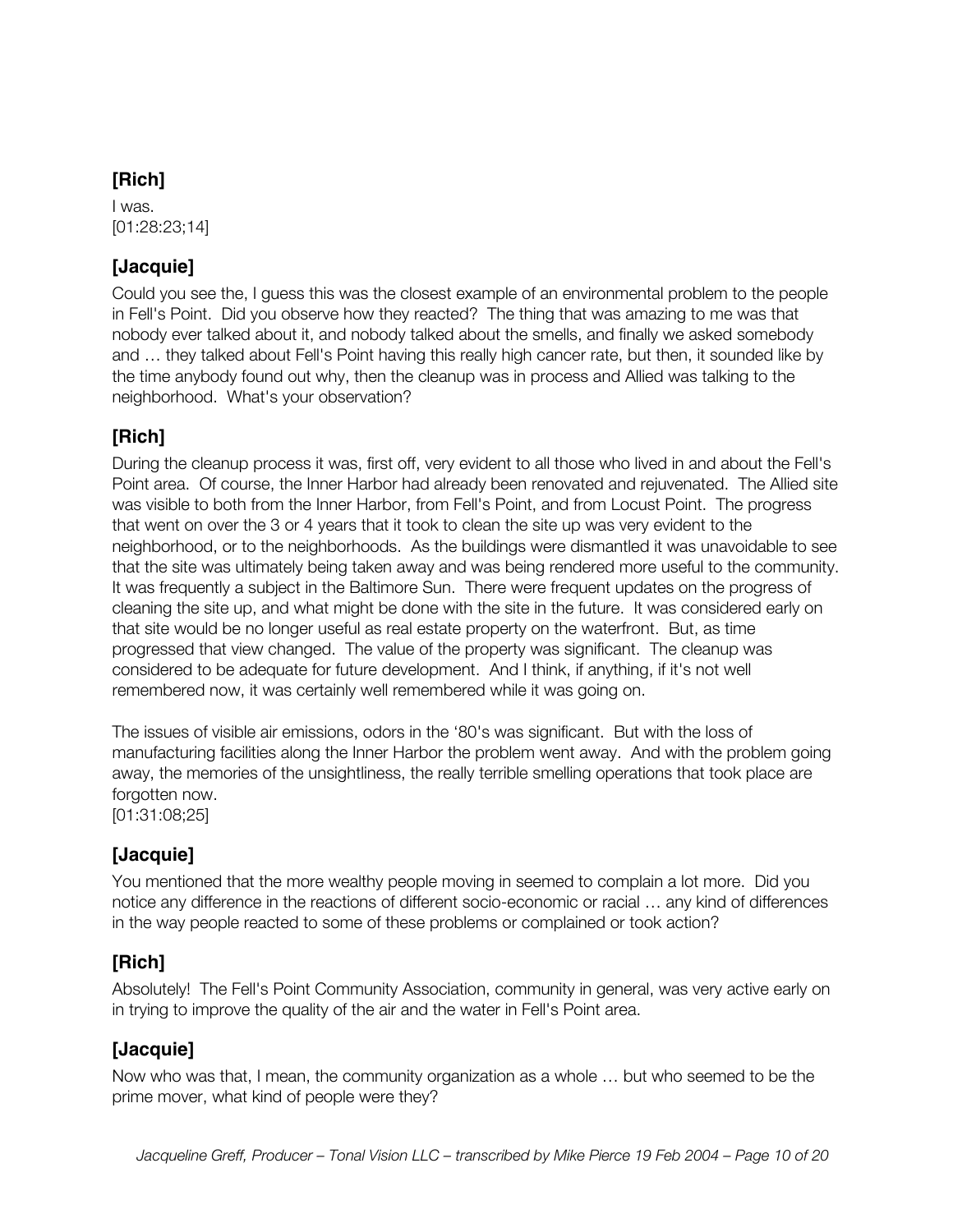Although I didn't know them directly, I believe that the influx of young urban professionals significantly changed the outlook of the community. They were more proactive in trying to improve the quality of the air and water in the neighborhood. As compared to the families that lived in the community for years, that had worked in these manufacturing sites, the influx of young professionals also resulted in a more proactive and questioning community.

#### **[Jacquie]**

So the people that lived here before were vested in the industries…

## **[Rich]**

Very much so, and had grown used to the environment in which they lived. It was not objectionable… Some people would smell the soap plant and think that it smelled like money. Even though it was very offensive, it also put paychecks in peoples' wallets and allowed them to live a more prosperous life. The manufacturing jobs that existed in the Fell's Point, Canton, Locust Point area was significant at improving the economic status of the people who lived in the neighborhood. The influx of young urban professionals, I think, lead to a more active community in challenging the businesses that impacted on them.

Frequently we would meet with community associations and to get a better understanding of what the communities' interests were, how we impacted on their quality of life. And the companies were very used to … wishing to improve the environment in the area. [End of tape discussion; 01:33:56;29]

## **[Rich]**

I think that one of the things I would like to comment on, when I first came here in September of '78, it was apparent that the manufacturing operations that existed in Fell's and Locust Point were making a significant negative impact on the community, on the water and on the air. It was not at all uncommon to see large oil spills, floating foam stretching all the way down the Patapsco down towards Fort McHenry. Those were very common occurrences. By the mid 1990's, the visible air emissions, the visible water quality emissions were completely gone. [End of tape break; 01:34:53;19]

## **[Jacquie]**

You started to say the thing about these community organizations, and then I wouldn't let you talk, until the camera turned on, so go ahead.

## **[Rich]**

The community associations, the peninsular organizations, Fell's Point, Locust Point, had very different character to them. But both were dominated by mistrusts and paranoia of the businesses that operated in and about the communities. Very often there was no objectivity on the part of the members of the community association. And they were pretty much … the character of the association was driven by the dominant personalities that lead the organizations. But very clearly, there was a huge mistrust of the business community and what the business community's intent and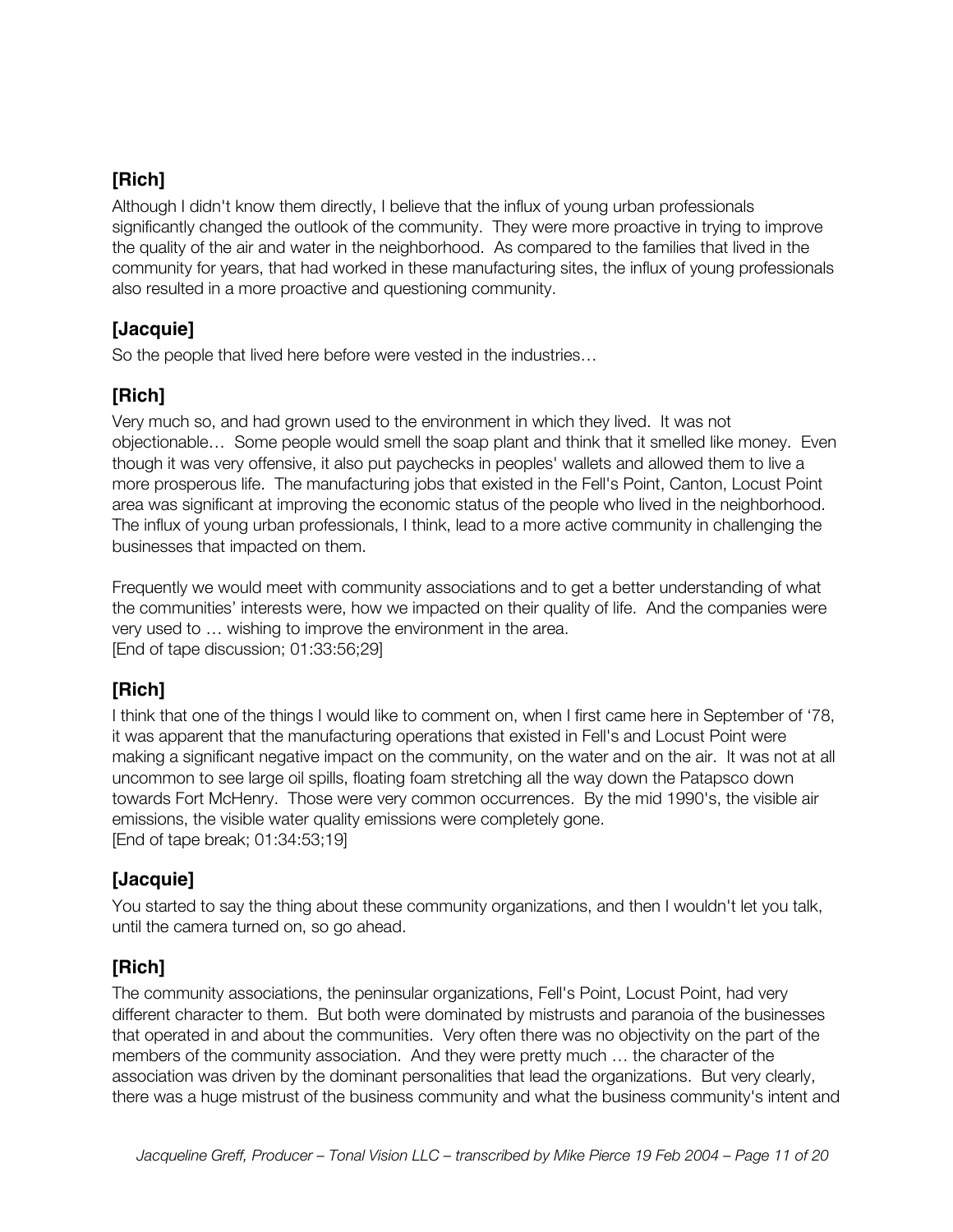impact would be on the future of the local communities. Having worked with the Locust Point Community Association, there was a very clear belief that Procter and Gamble wanted to buy up the whole community if they could, and clear all the houses out, and make it be this huge manufacturing site.

#### **[Jacquie]**

Did you want to?

## **[Rich]**

No. I don't believe that that was an intent of the company. However, the company frequently bought properties, and then site cleared the buildings that existed on the properties.

## **[Jacquie]**

Why did they do that?

## **[Rich]**

Good question. I don't know. I can't tell you. Maybe with the intent, ultimately, of utilizing the space. That never came to fruition, and so the fear of it was relatively ... never ... it was unfounded. There was a large German church that existed in the middle of our warehousing operation on Locust Point, and we had made several offers to relocate the church, entirely … a very, very large brick structure that was built in the 1840's. And the community association resisted it until the plant finally shut down. And again, the idea of moving the church fueled the paranoia that the company ultimately wanted to get rid of all of the housing that was in or about the manufacturing site.

## **[Jacquie]**

Was it the same thing in Fell's Point?

## **[Rich]**

I believe that the same mistrust existed.

#### **[Jacquie]**

Okay, you just don't have any concrete examples. [01:37:46;25]

## **[Rich]**

I don't have concrete examples. But, I believe that all of the manufacturing operations that existed on the waterfront felt a great deal of pressure about being in an inner city, the risks to the community, and the negative impact they might have on the city.

Just before I came to Baltimore in September of 1978, the Baltimore soap plant had a significant environmental release that gained national press coverage. We used to use a chemical called sulfur trioxide to help make our liquid detergents. And we had a large storage tank … sulfur trioxide is a very reactive chemical. Under normal circumstances, releasing even a drop of sulfur trioxide into the environment leads to a very large cloud of sulfuric acid. And in August of 1978, there was a leak that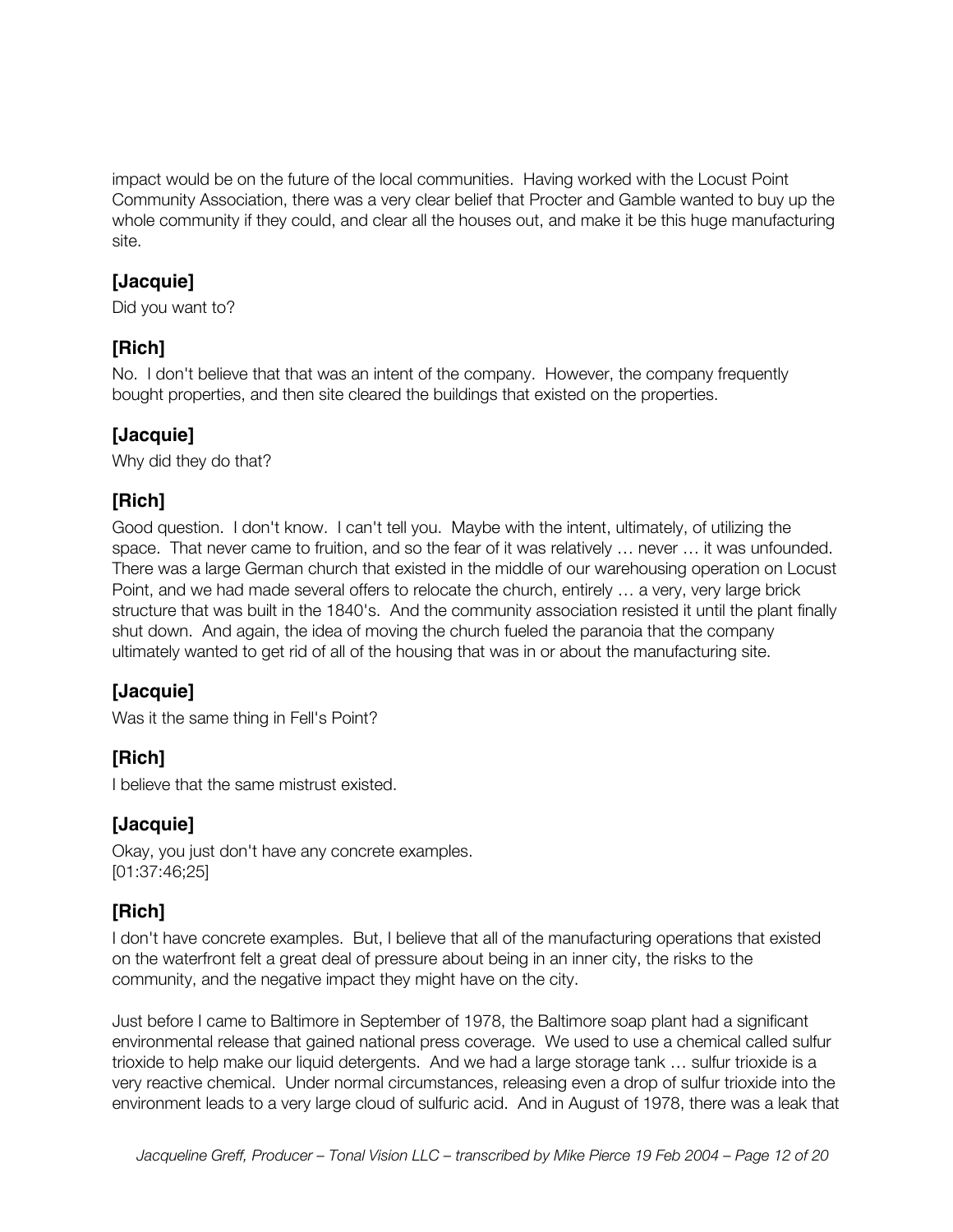developed on the sulfur trioxide storage tank on Locust Point. And of course it was summer time, and summer time the prevailing winds were out of the south. Well, this small, gradual leak, which had a persistent cloud, gradually got larger and larger as the day progressed, and by 7 o'clock in the evening, which was about 12 hours after the release began, there was a sulfuric acid cloud that extended from Baltimore northward to York Pennsylvania. Of course, it went directly over Fell's Point.

Fortunately, the local authorities and Procter and Gamble were able to minimize the negative impact that it had. But it was significant. It showed the vulnerability that a manufacturing site like the Baltimore plant could have on an inner city. And that was not lost to the other businesses existed, nor was it lost to the communities that existed on the waterfront. All of that was leading, I think ultimately, to make businesses reconsider the benefit of existing on an inner city waterway for their manufacturing operations.

## **[Jacquie]**

… You said the company was able to minimize the negative impact. What do you mean by that? How did they do it and what was a possible negative impact?

## **[Rich]**

First, our knowledge of the use and methods of dealing with a release was pretty extensive. We had worked with the city in the event that there may possibly be a release, or a potential accidental release. The Dupont Company had a number of experts that responded quickly to the emerging environmental incident that took place on that day, as did the Baltimore City Fire Department. And those efforts helped to reduce the risk of harm to the local community. After the incident took place, we worked with the Dupont Company and with city planners to install a failsafe storage system. And in the event of a release in the future, it would not have an impact on the community. The cost of that effort was in excess of 5 million dollars. But those types of efforts also made companies rethink their presence in a place like being on the Inner Harbor in Baltimore City, where you've got stadiums and a downtown area that has a significant population during the daytime.

## **[Kraig]**

What would happen ... You've got this cloud. What's the actual danger, say this cloud comes over me. Is it by breathing it, is it by … What happens to you?

## **[Rich]**

Contact to your skin and inhalation would be significantly harmful, with the potential of significant number of fatalities if people were directly impacted by the release.

## **[Jacquie]**

No offense, but this sounds like a corporate executive speaking. Is this going to burn my skin, is this going to give me pneumonia?

## **[Rich]**

It will burn your skin. It will destroy your clothing. It would be like breathing acid.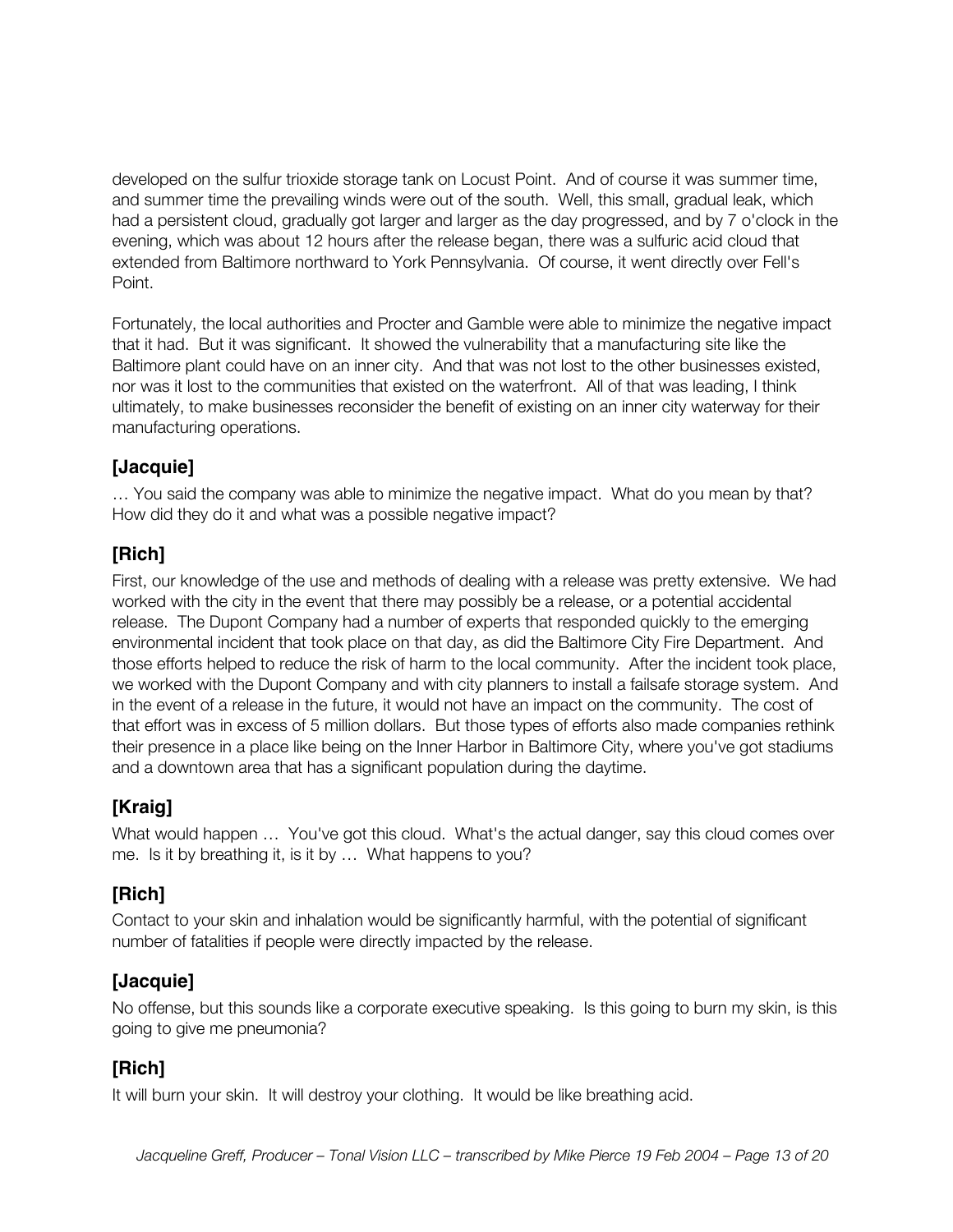#### **[Jacquie]**

Did they have to evacuate Fell's Point?

#### **[Rich]**

They evacuated portions of the downtown area. There were a number of folks that went to hospitals and reported breathing problems, skin burning issue problems. Fortunately, the ambient conditions resulted in the cloud rising very quickly.

#### **[Jacquie]**

What does that mean?

#### **[Rich]**

It means that instead of the plume going in a horizontal direction, it went vertical to several thousand feet. And fortunately, it literally went up over the top of the neighborhoods and drifted with the prevailing winds northward towards York Pennsylvania. Of course, the plume continued to gain in elevation as it progressed northward so the outlying areas were much less impacted. The visible event was significant. It was unparalleled in the Inner Harbor area to see a large plume of sulfuric acid rising from a site several thousand feet and then drifting across the top of the city. [01:44:19;27]

#### **[Jacquie]**

Going back to your comments about industry being near the city itself… Is this … I guess it started based on what said because the water transportation was so helpful to industry, and then of course transportation wasn't that great, and people wanted to live near their work … and so you had people around all this manufacturing based on the water and then, I guess, when… It looks like a societal change in the way water is used, in the way they think about water. Is that fair to take that away from what you're saying?

#### **[Rich]**

Absolutely true. In the 60 years that the plant operated, the thing that brought us to Baltimore, the harbor, the access to both water and land transportation, the large base of skilled workers that existed in the inner city – those were the things that brought us to the Baltimore area, and those were the things that lead to leave the Baltimore area. Our impact on the land and the air, our impact on the people in an urban setting, the risk that manufacturing operations with hazardous chemicals… lead the company to, I think, ultimately, decide that we were better moving our manufacturing operations out of urban areas, and out of the Baltimore area in particular. The Baltimore plant was considered to be the … to have the second largest risk of any manufacturing site we had in the world.

#### **[Jacquie]**

Why?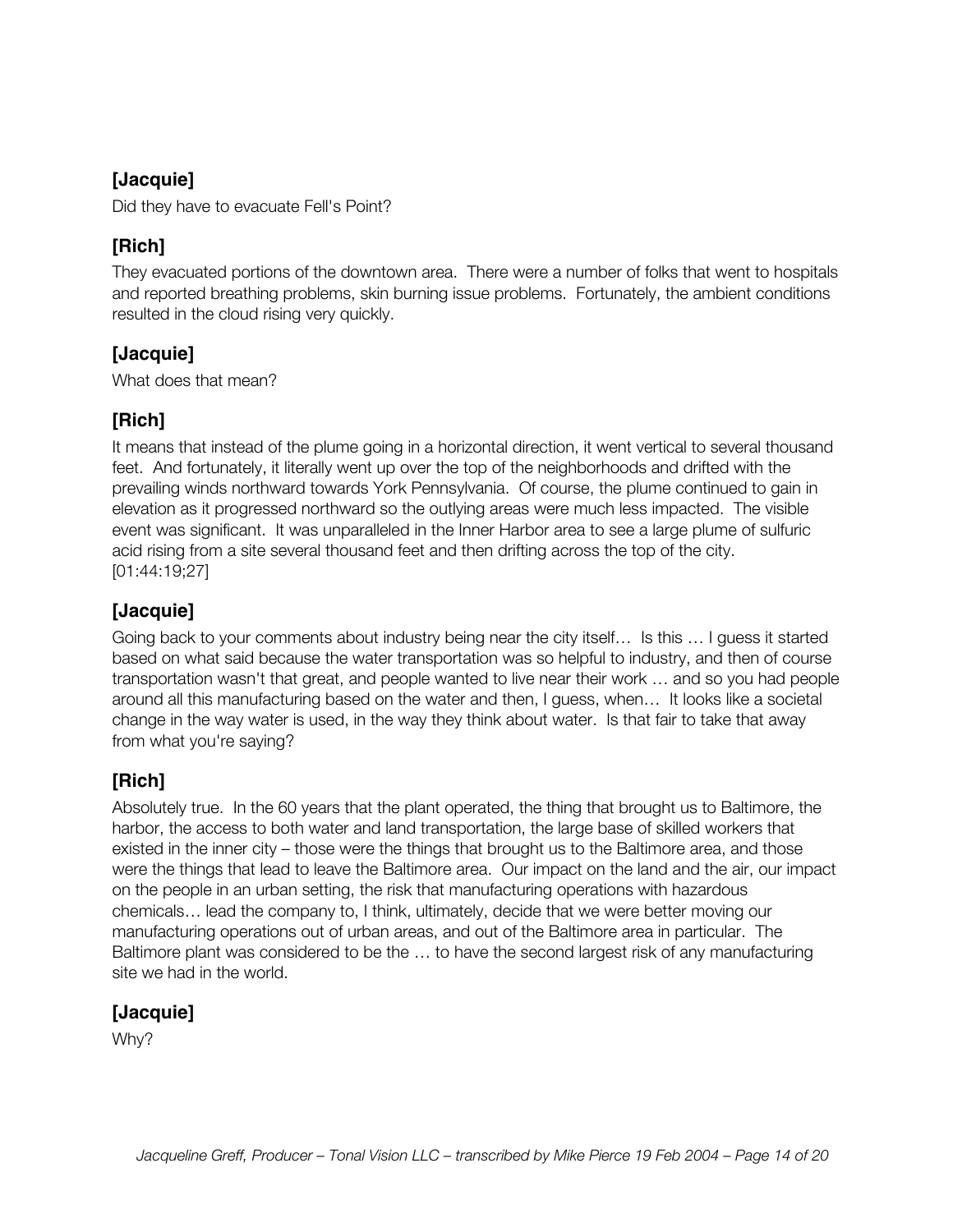Because of the use of some of the chemicals we had. We used fuming sulfuric acid in manufacturing our dry detergents, and we used sulfur trioxide in the manufacturing of our liquid detergents. Both of those chemicals could have a significant deleterious effect on the community if it were to be released. And reducing that risk became a priority for the company.

#### **[Jacquie]**

So it was really more focused on what kind of operations and chemicals you had, rather than something that was unique to the Baltimore area?

## **[Rich]**

Absolutely. [01:46:37;22]

#### **[Jacquie]**

Okay. Now, it seems like, you know, we being kind of the yuppies and coming down here to be near the water for its beautiful, I mean, obviously, back in the days of industry belching fumes and everything, it probably wasn't so beautiful and that's one of the things that drove people out. Do you have any observations about the change and how it came about. Because, that's a big change, the water being a positive versus the water being something you really want to stay away from. I mean as a person, not as a representative of any company.

## **[Rich]**

Well, I think, if I were to be a resident of one of these peninsular communities, Locust Point or Fell's Point, the gradual absence of manufacturing was positive. No longer did you have the odors. No longer did you have the truck traffic. No longer did you have the noise. And although there were jobs that were lost in that transformation, going from being a manufacturing-based community to a non-manufacturing based community, the impact to the communities was very, very positive in improving quality of the environment in which they lived in.

## **[Kraig]**

You know, between Exit 7 and Exit 8 going north on 95 coming out of Cincinnati, there' a chemical plant. It produces a smell like you have never smelled before in your life.

## **[Rich]**

That's just north of were the soap plant was.

## **[Jacquie]**

It wasn't the soap plant, though.

## **[Rich]**

No.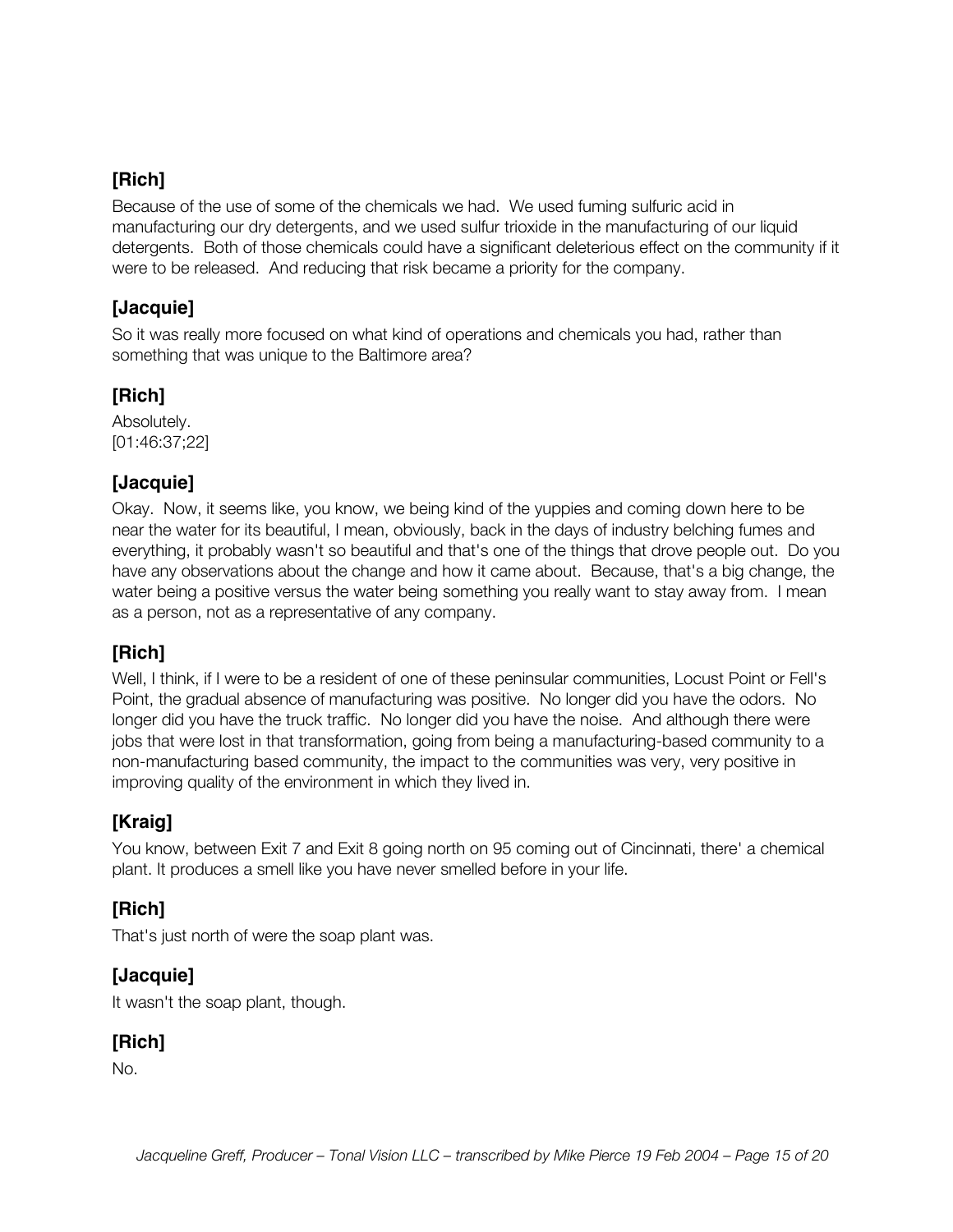#### **[Jacquie]**

Because I got used to soap manufacturing.

## **[Rich]**

You had a hydrolyser there.

## **[Kraig]**

It was a sickening, sweet that, I would hold my breath when I got near that area as to not even get it into the car.

## **[Rich]**

I remember seeing the place that you're talking about. Because I'd always stay up north around Sharon Woods, so I'd always have to go up there. And that thing was spewing nasty looking stuff, and I don't know what it was. Somebody knows what it is.

## **[Kraig]**

It's not Procter and Gamble… [01:49:09;06]

#### **[Jacquie]**

You were talking about the nasty chemicals that you worked with, and some of the stuff…. Of course Procter and Gamble wasn't the only plant that affected Fell's Point, it was probably one of the lesser ones, maybe overall. Did the people worry … was there any health affects that you knew of, or that you personally speculated of?

## **[Rich]**

I think that it was broadly held within the community that rates of cancer were probably higher than in other areas of the community. That was certainly the fear that was voiced by the community associations. There was press coverage that indicated that there were higher cancer rates in the Fell's Point area. I don't think that the Locust Point area was studied as dramatically as that. For sure, there were hazardous chemicals, and hazardous materials that were housed in these manufacturing sites. Asbestos was a significant material to be used during the construction of these facilities. Most of the facilities were built in the '30's, '40's, and '50's, well before anybody considered things like inhalation hazards existed in manufacturing. So, I think the fears, although maybe not supported by fact, was supported by anecdotal evidence that there were health issues associated with these facilities.

[01:50:46;06]

#### **[Jacquie]**

Now, one of the things that I have kind of taken away from talking to you is that wasn't really an issue of uncaring manufacturers being located next to poor communities that couldn't defend themselves. It was more a case of science evolving…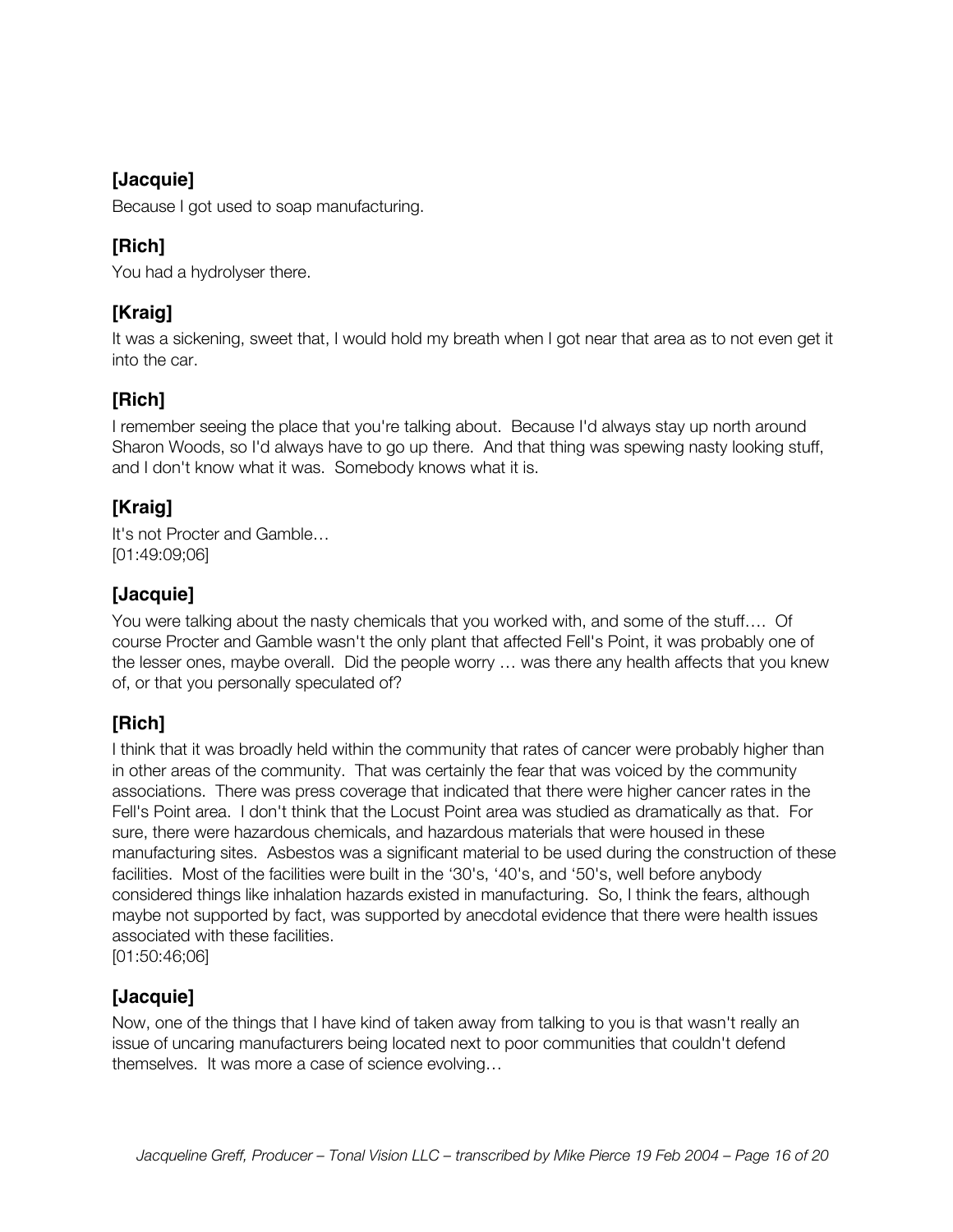Certainly, in my experience, coming here in late '70's, there was a going awareness of the impact of chemicals on workers, on the communities that they resided within. Because of that increasing knowledge, the community associations almost demanded that industry act more as a good neighbor. As a result of that, there was an association that was developed called the South Baltimore Mutual Industrial Aid Program. And in that, all of the large manufacturers and the city and the communities put together a coalition of individuals who worked at improving environmental quality and reducing hazard and risk to the communities. That started in the early '80's, and continues today. One of the events that has taken place over the last 20 years is a practice drill within the communities, from Curtis Bay coming up through Locust Point, Fell's Point, and Canton, looking at the hazardous materials that are transported through and/or utilized in manufacturing. And these drills are held to try to minimize risk to the community and to the workers of these facilities. So, it has been a significant effort. It's taken a lot of people, and a lot of money to put together this coalition of communities and manufacturers to try and improve on a situation like we had back in '78 when we had our release of  $SO<sub>3</sub>$ . [01:52:57;19]

#### **[Jacquie]**

Now Baltimore has a reputation of being a heavy, blue-collar union town. It's interesting that you didn't mention unions in all this whole discussion. … Did unions do anything, did they play any role at all?

#### **[Rich]**

I don't think that they played an active role in the environmental circumstances that existed at the time. They were more interested in improving the working conditions and pay for their workers. I don't think that the unions actively worked with the community associations. They were more interested in employment benefits, pay, and they didn't look external…

#### **[Jacquie]**

Worker health? Was there any worker health issues?

#### **[Rich]**

Certainly worker health issues were evolving at the time and sort of was interest to the unions, you know, to look at injury rates, death rates, illness rates… And with the evolving awareness of manufacturing and impact on the worker, all those areas were pretty much addressed, and really addressed, I think, very adequately. The Baltimore plant had worked well in excess of a million worked hours without injury. And that was all, I think, a result of cooperate effort between the unions and management, to make working conditions less hazardous. [01:54:42;12]

#### **[Jacquie]**

Any other thoughts that you have…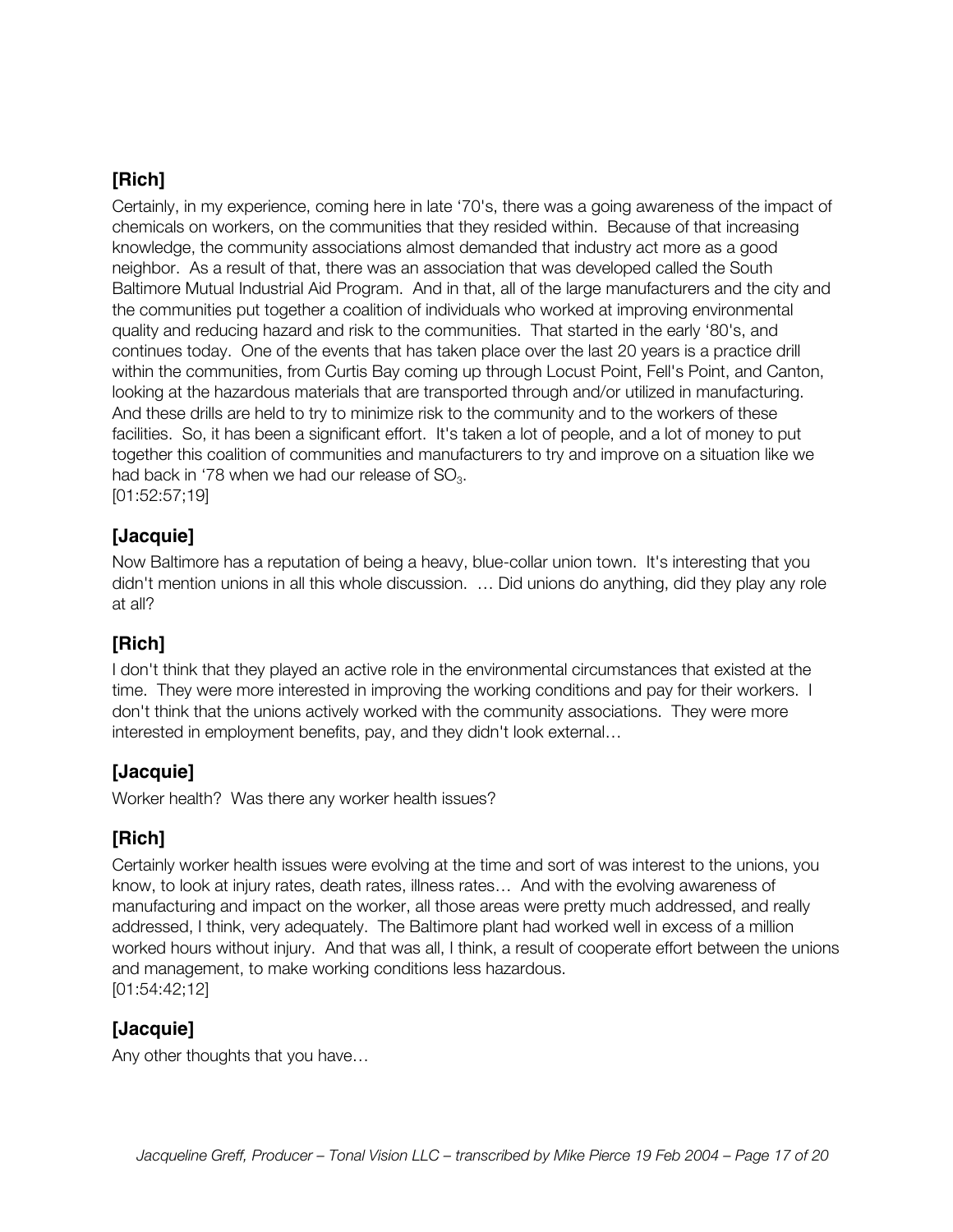I think what's going to be interesting in the future is, we're going to see Locust Point go through the same evolution that Fell's Point went though back in the late 70's and early 80's. The migration of young urban professionals into a neighborhood that has been traditionally blue-collar, people who didn't speak English, who have been in this neighborhood for 2 or 3 generations… That they will be impacted by this transition, just as Fell's Point was impacted on it. Absence now, though, is that heavy manufacturing that existed at the time. Now the issues will be, who gets to put the largest high-rise in on water and will the community tolerate such things.

#### **[Jacquie]**

Can you characterize Fell's Point today, and do you have a crystal ball what the future might be like? Your own personal crystal ball.

#### **[Rich]**

Well, I think property values will continue to rise. It will continue to be attractive for people to move back into the inner city, and to move into communities like Canton and Fell's Point and south Baltimore, Federal Hill, and Locus Point. And Locust Point's transition now is absolutely dramatic, absolutely dramatic. The businesses certainly have changed, the price of property has gone up significantly. It'll be interesting to see what happens.

## **[Kraig]**

Did you ever live in Fell's Point, I mean, in Locust Point, or did you commute?

## **[Rich]**

I commuted, but I did live in south Baltimore for awhile and I knew many, many families on Locust Point.

[01:56:41;02]

## **[Kraig]**

Is there any … from the plants that have been there, over the years, and there's these brown areas, what the name of the technical term ... brownfields ... as a guy that worked in these plants, and really knew what… It's one of those terms that's tossed around a lot … Oh, we can build here now, it satisfies the Environmental Protection Agency, thinking of waiting 10 years or whatever, now we can build here or it's safe. Is it really safe, I mean, would you put a home on a brownfield now?

## **[Rich]**

Yes. I believe that it is safe to build on the Allied Chemical site, which may still be classified as a brownfield. I think that the environmental cleanup that has taken place in these communities has been successful. Most of these sites have been characterized now. In other words, they looked for pollutants and contaminants in the ground and in the water and I think that the communities, Locust Point, Fell's Point, Canton, are absolutely satisfactory for non-manufacturing development.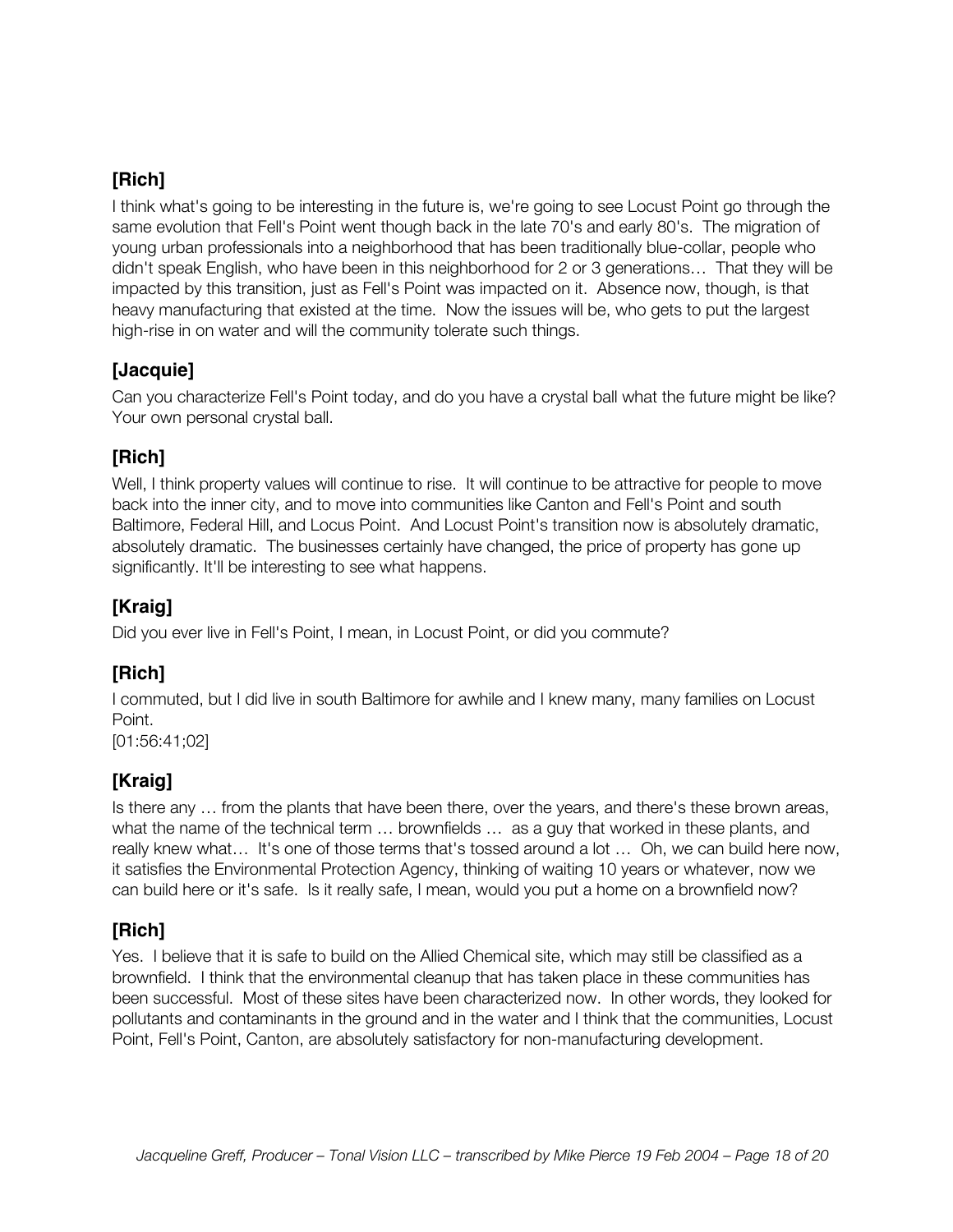## **[Kraig]**

I mean, they've got, of course, Fell's Point, if it's not marked brownfield, but, right up north of Fell's Point, actually the west side, that area is there still, you see it's all barren up there by Living Classrooms, it's still characterized as a brownfield, and they're now going to start to build there. Is that safe? So you'd have a home there?

#### **[Rich]**

Yes, I would have no problem owning a condominium on a brownfield.

## **[Kraig]**

As long as it's on the eight floor... [Laughter] [01:58:48;20]

#### **[Jacquie]**

They talk about this EPA approved procedure for penetrating the cap so they can put foundations for these buildings. Do you think that people can trust, if somebody says "EPA's approved it," should everybody go "Oh, okay, no worry" or should they still ask questions?

## **[Rich]**

I think questions ought to always be asked. Regulators are not perfect. There are judgments and assessments that may or may not address the issue. So I think people in the community have to question the decisions that get made and why they got made. Why would somebody put a high-rise here, is that acceptable to the community? Is it going to benefit the community in any way? Are there hazards the community is being presented with because of the placement of a business or of a structure? I think the community has to challenge it, has to look at it and come to its own conclusion that it's going to be beneficial and acceptable.

## **[Jacquie]**

Now, you're probably one of the few people that would qualify as a corporate executive that we've interviewed for this Fell's Point thing. And you've dealt with a lot of community organizations, not the kind of topics we're dealing with now, because now the people are the developers, instead of the nasty industrialists. But, if you were speaking to a community activist that wanted to have success on an issue, or even wanted to pick their issue and figure out whether they should be worried and how much time they should spend on something, do you have any advice? You know, kind of from the other side to what worked, you know, and what doesn't work?

#### **[Rich]**

I think, trying to maintain objectivity, having clear objectives that you wish to have addressed, or to met by someone who's wishing to come into your community, that's how you should deal with the issues at hand. The paranoia, the "not in my backyard" mentality is probably … should be avoided. There are many things that business can contribute to a community that should be looked at before somebody passes judgment on whether it's good or whether it's not good.